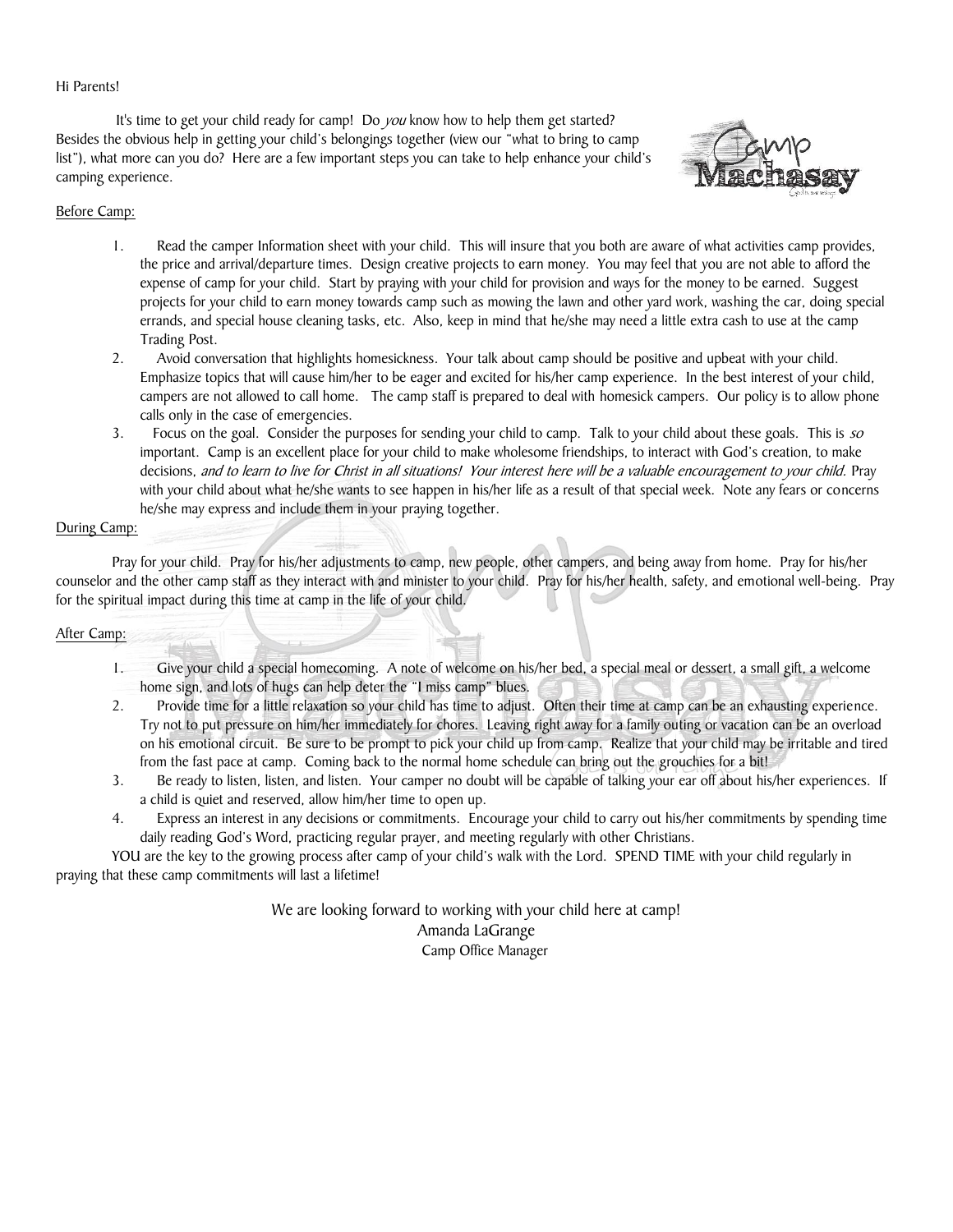# Camp Machasay: What to Know and What to Bring

Check-in will be from 10:30am - 11:15am on the day that your camp begins. Late arrivals, after 11:30am, must notify the office 24 hours prior to arrival date. Please plan to spend at least thirty minutes getting your camper(s) settled.

Check-out: We will be doing a final/championship quiz and giving out awards that we would love for you to be involved with starting at 9:15am. Camp ends on the last day at 10:15am. (For the 2<sup>nd</sup>-4<sup>th</sup> grade camp, the final Bible drill competition and awards start at 9am and check-out is at 9:30am. Please pick your child up on time!

If you did not send in your insurance information with the registration, please have it with you so we can make a copy of it when you check in to camp.

Parental signature must be by the legal custodial parent, legal guardian or state caseworker.

## NECESSARY INFORMATION BEFORE YOU ARRIVE:

What to Bring: Days are usually warm with cool nights. Please label all articles with both first and last name, and phone number if possible. Camp is not responsible for lost or broken items. Following is a check list to help you pack:

|                    | Warm bedding or sleeping bag & pillow<br>Flashlight<br><b>Bible</b><br>Warm Sweater or jacket<br>Bag for dirty/muddy clothes<br>Pants for horse riding & ATV's |            | Underclothes                     |
|--------------------|----------------------------------------------------------------------------------------------------------------------------------------------------------------|------------|----------------------------------|
|                    |                                                                                                                                                                |            | Towel and washcloth              |
|                    |                                                                                                                                                                |            | Soap and shampoo                 |
|                    |                                                                                                                                                                |            | Toothbrush and toothpaste        |
|                    |                                                                                                                                                                |            | Close toed shoes                 |
|                    |                                                                                                                                                                |            | Sunglasses, sunscreen, bug spray |
|                    | Clothes for water games (when available)<br>(Board shorts are acceptable.)                                                                                     |            | Water Bottle                     |
|                    | Swimming Suit - (Girls - Tankini Swim suits are acceptable. No Bikinis.)<br>is our retuge                                                                      |            |                                  |
| What NOT to Bring: |                                                                                                                                                                |            |                                  |
|                    | Radios                                                                                                                                                         | Knives     | Electronic games                 |
|                    | Cell phones                                                                                                                                                    | CD players | MP3 players or iPods             |
|                    | Fireworks                                                                                                                                                      |            |                                  |
|                    |                                                                                                                                                                |            |                                  |

Girls No Bikinis or Tank Tops – Tankini swim suits are acceptable.

If you are caught with any of the above items they will be confiscated for the remainder of camp and returned to you when you check-out.

SPENDING MONEY: candy, popcorn, ice cream, slushies, t-shirts, drawstring backpacks, toiletries and other items can be purchased at the Trading Post. Camp Accounts are available: A camper can leave his/her money with the office staff and will not need to worry about losing it. When checking out, a camper will be refunded all their funds that were not spent at the Trading Post.

MEDICATIONS: All medications, including prescription, over-the-counter, vitamins, inhalers, homeopathics, essential oils and herbs must be given to the camp nurse at check-in. They must be labeled with camper's name, name of medication and correct dosage prior to arrival. They must also be in the original bottle or container.